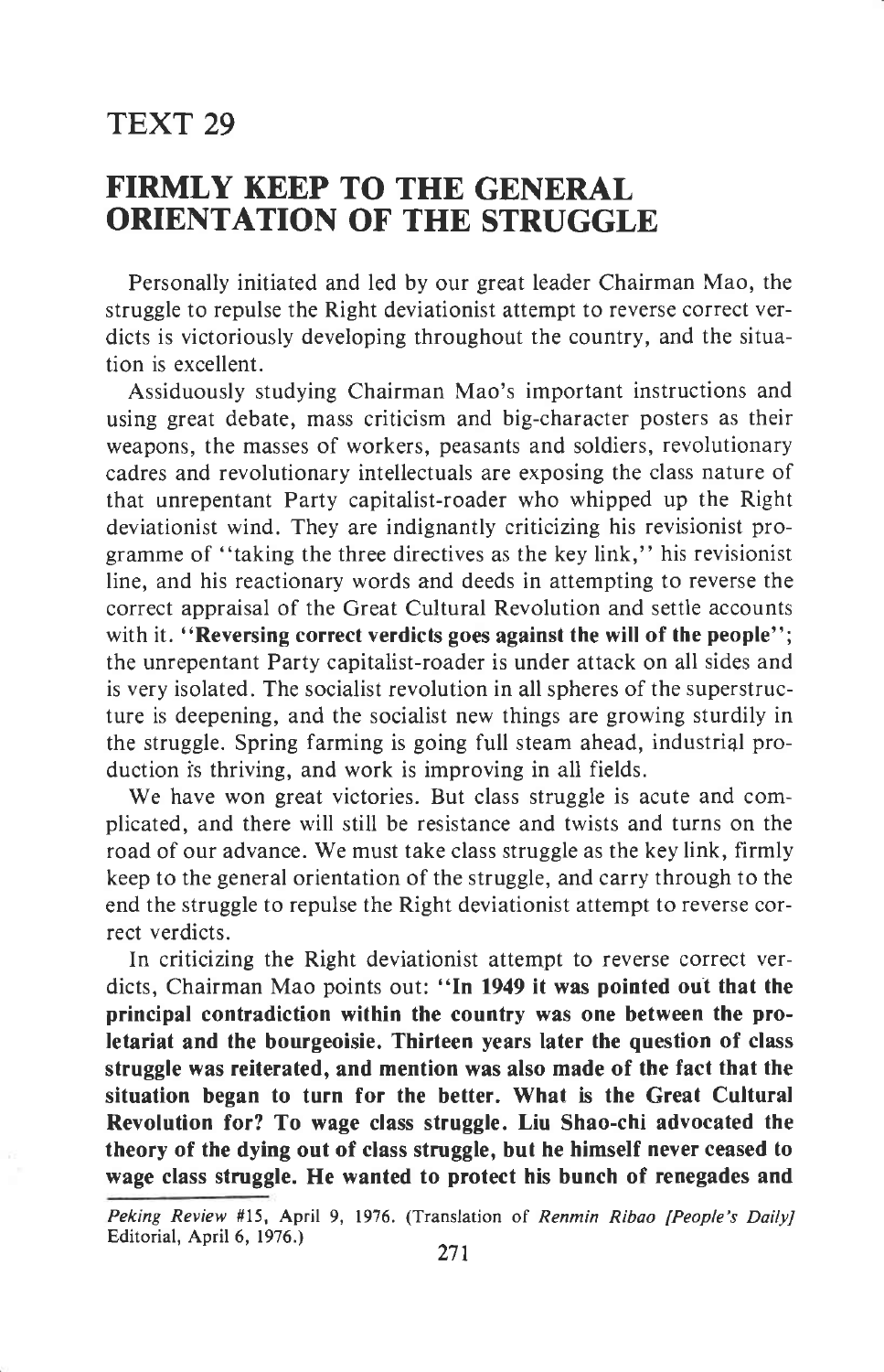sworn followers. Lin Piao wanted to overthrow the proletariat and attempted a coup. Did class struggle die out?" Hitting the nail on the head, Chairman Mao's instruction exposes the reactionary character and fraudulence of the theory of the dying out of class struggle peddled by Liu Shao-chi, Lin Piao and that unrepentant Party capitalist-roader. It penetratingly expounds the nature of the Great Proletarian Cultural Revolution and once again teaches us that we must analyse the contradictions in socialist society from the viewpoint of class struggle. The counter-attack against the Right deviationist attempt is a continuation and deepening of the Great Proletarian Cultural Revolution; it is also a serious class struggle. We must analyse the class nature of the tendencies and slogans that appear in the course of the movement from the vie"vpoint of the struggle by the proletariat against the bourgeoisie. "We must not be academic and oversimplify the complex class struggle."

It is essential to put the study of Chairman Mao's important instructions in the first place. These instructions are a sharp weapon for us to beat back the Right deviationist wind and a beacon illuminating our way in continuing the revolution under the dictatorship of the proletariat. We should study conscientiously and be clear about the nature of the current struggle and the guiding principles and policies for it. If we do not study, we are liable to lose our bearings and be taken in.

We should direct the spearhead of the struggle at the Party capitalistroader who has refused to mend his ways. Chairman Mao points out: "With the socialist revolution they themselves come under fire. At the time of the co-operative transformation of agriculture there were people in the Party who opposed it, and when it comes to criticizing bourgeois right, they resent it. You are making the socialist revolution, and yet don't know where the bourgeoisie is. It is right in the Communist Party-those in power taking the capitalist road. The capitalistroaders are still on the capitalist road." The unrepentant Party capitalist-roader is the general representative of the bourgeoisie. His revisionist programme, his revisionist line and his reactionary words and deeds are a concentrated embodiment of the desire of the bourgeoisie for restoration. By directing the spearhead of the struggle at him and making a penetrating exposure and criticism, we shall be able to distinguish between right and wrong political lines, unite upwards of 95 per cent of the cadres and masses, and win still greater victories in the counterattack against the Right deviationist wind. If we keep a firm grip on this point, the class enemy's scheme to switch the general orientation of the struggle will be brought to total bankruptcy.

It is imperative to heighten our revolutionary vigilance. Being <sup>a</sup> serious class struggle, the counterattack against the Right deviationist